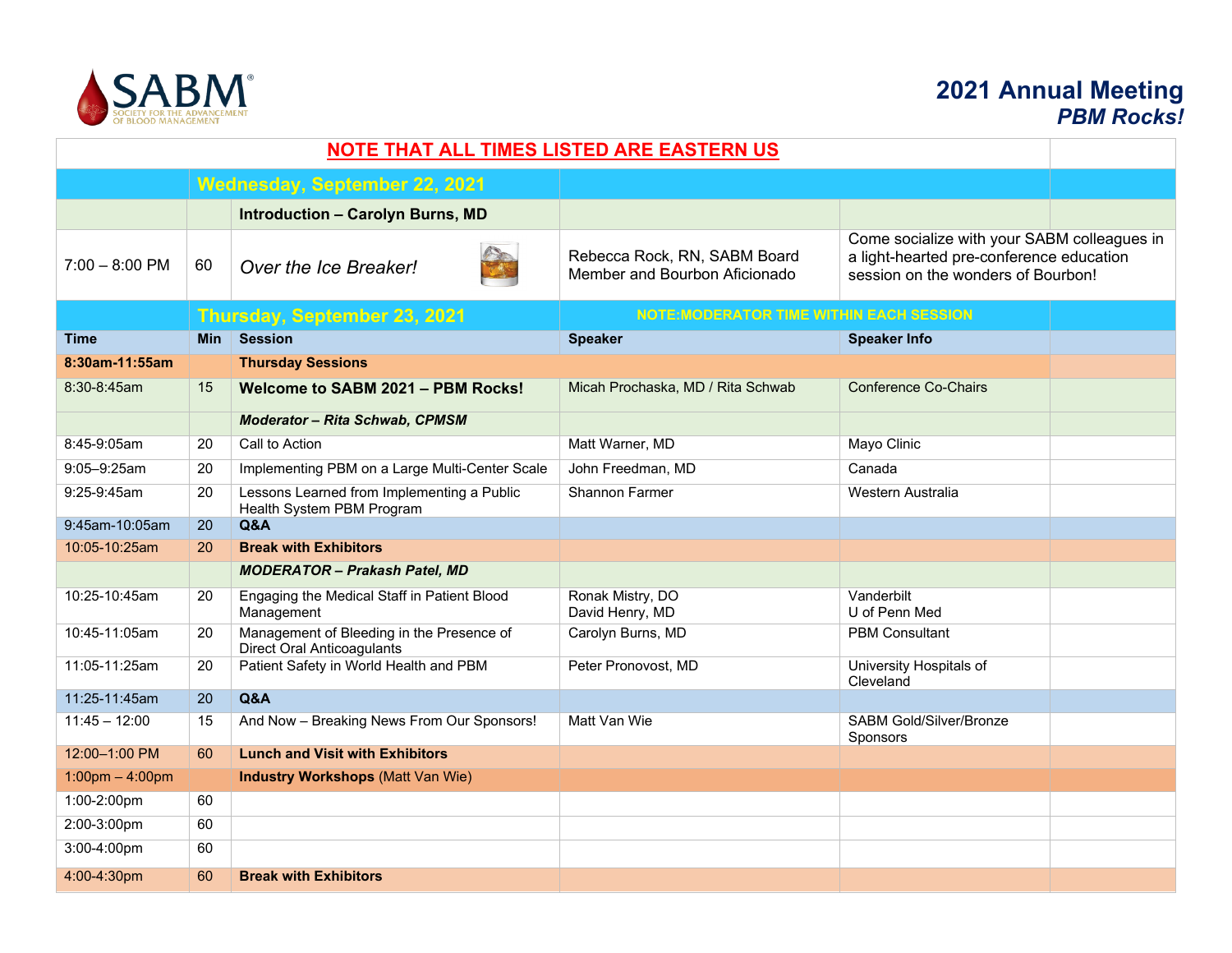| 4:30-6:15pm   | 60 | <b>Welcome and SABM Round Table</b>                                                                                                                                                                                                                                                      |                             |                       |  |
|---------------|----|------------------------------------------------------------------------------------------------------------------------------------------------------------------------------------------------------------------------------------------------------------------------------------------|-----------------------------|-----------------------|--|
| $4:30 - 4:45$ | 15 | Welcome and Opening Remarks                                                                                                                                                                                                                                                              | Sherri Ozawa                | <b>SABM President</b> |  |
| 4:45-5:30pm   | 45 | Round Table - Meet Your SABM Peers                                                                                                                                                                                                                                                       | <b>SABM Board</b>           |                       |  |
| 5:30-6:15pm   | 45 | Business Meeting, including Projects &<br><b>Publication Updates</b><br>Activity Based Cost of Platelet<br>Transfusion<br>Society of Thoracic Surgery PBM<br>Updates<br>Non-invasive hemoglobin monitoring<br>Choosing Wisely - Peds/Neonatal<br>Iron Corner<br><b>Global Definition</b> | Sherri Ozawa, Carolyn Burns |                       |  |

|                | Friday, September 24, 2021 |                                                                                                     |                            |                                      |
|----------------|----------------------------|-----------------------------------------------------------------------------------------------------|----------------------------|--------------------------------------|
| <b>Time</b>    |                            | <b>Session</b>                                                                                      | <b>Speaker</b>             | <b>Speaker Info</b>                  |
| 8:30am-12:20pm |                            | <b>Friday Morning Sessions</b>                                                                      |                            |                                      |
|                |                            | <b>MODERATOR - Micah Prochaska, MD</b>                                                              |                            |                                      |
| 8:30-8:45am    | 15                         | <b>President's Address</b>                                                                          | Sherri Ozawa, RN           | Accumen                              |
| 8:45-9:10am    | 25                         | President's Award                                                                                   | Axel Hofmann, ME           | University Hospital, Zurich          |
| 9:10-9:30am    | 20                         | Moving Beyond Restrictive and Liberal<br>Transfusion<br>Studies: Are We Asking the Right Questions? | Aryeh Shander, MD          | U of FL Health                       |
| 9:30-9:50      | 20                         | The START Study for Transfusion Order<br>Screening                                                  | Amie Kron, M.Sc.           | Sunnybrook Health Sciences<br>Centre |
| $9:50 - 10:05$ | 15                         | Q&A                                                                                                 | Q&A                        |                                      |
| 10:05-10:25am  | <b>20</b>                  | <b>Coffee Break with Exhibitors</b>                                                                 |                            |                                      |
|                |                            | <b>MODERATOR - Jessica Varisco</b>                                                                  |                            |                                      |
| 10:25-10:45am  | 20                         | Patient Outcomes in Bloodless Medicine                                                              | Steve Frank, MD            | Johns Hopkins                        |
| 10:45-10:55am  | 10                         | International PBM - Italy                                                                           | Samuel Mancuso, MD         | Italy                                |
| 10:55-11:05am  | 10                         | International PBM - Nigeria                                                                         | Nathaniel Usoro, MD        | U of Calibar, Nigeria                |
| 11:05-11:15am  | 10                         | International PBM - Malaysia                                                                        | Ananthi Krishnamoorthy, MD | Malaysia                             |
| 11:15-11:25am  | 10                         | International PBM - Korea                                                                           | JongHyeon Lee, MD          | Korea                                |
| 11:25-11:40am  | 15                         | Q&A                                                                                                 | Q&A                        |                                      |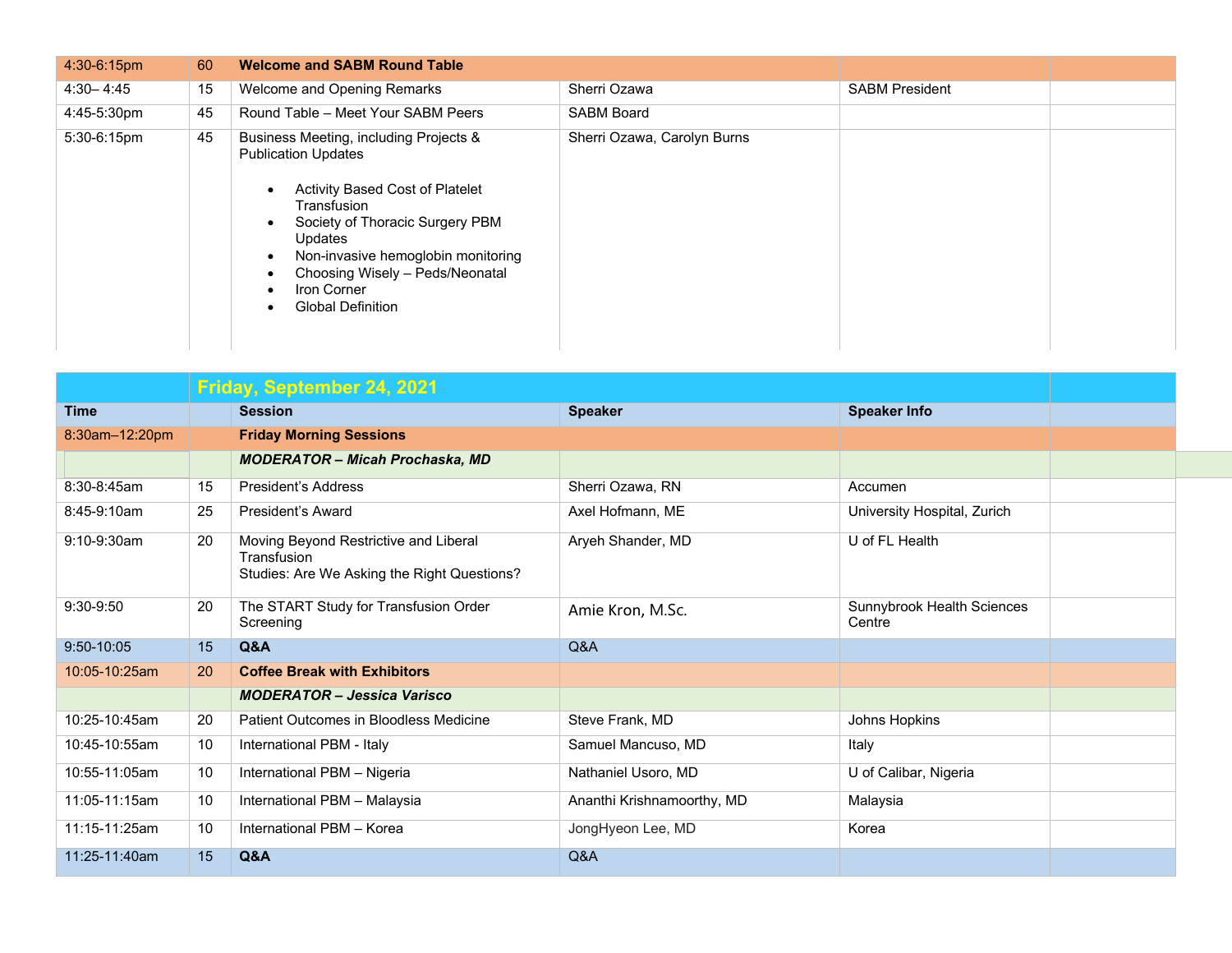|                    |    | <b>MODERATOR - Sherri Ozawa</b>                                            |                           |                                   |  |
|--------------------|----|----------------------------------------------------------------------------|---------------------------|-----------------------------------|--|
| 11:40am-12:10pm    | 30 | KEYNOTE - World Health Organization                                        | Yuyun Maryuningsihy, MD   | World Health Organization         |  |
| $12:10 - 12:30$ pm | 20 | Glad to Be Here!                                                           | John Foley                | Former Lead Pilot, Blue<br>Angels |  |
| 12:30-1:30pm       |    | <b>LUNCH - PLEASE VISIT EXHIBITORS</b>                                     |                           |                                   |  |
| $1:30-2:30$        |    | <b>Friday Afternoon Break Out Sessions</b>                                 |                           |                                   |  |
|                    |    | <b>MODERATOR - Kellie Simmons Massey</b>                                   |                           |                                   |  |
|                    |    | <b>Proactive Management of Anemia</b>                                      |                           |                                   |  |
| Time               |    | <b>Session Title / Activity</b>                                            | <b>Speaker</b>            | <b>Speaker Info</b>               |  |
| 1:30-1:45pm        | 15 | Building a Rock Solid Anemia Clinic                                        | Sarah Walbolt, RN         | Promedica                         |  |
| 1:45-2:00pm        | 15 | Anemia Clinics - Not Just for PreOp Anymore                                | Adrienne Korzeniewski RN  | Promedica                         |  |
| 2:00-2:15pm        | 15 | IV Iron Reimbursement - Strategies for Getting<br>Paid                     | Tiffany Hall, RN          | Accumen                           |  |
| 2:15-2:30pm        | 15 | Q&A                                                                        |                           |                                   |  |
|                    |    | <b>MODERATOR - NurJehan Quraishy, MD</b>                                   |                           |                                   |  |
|                    |    | Making Use of Technology to Advance Patient Care                           |                           |                                   |  |
| 1:30-1:45pm        | 15 | Maximizing Use of Cell Salvage                                             | Jon Waters, MD            | <b>UPMC</b>                       |  |
| 1:45-2:00pm        | 15 | Effective Use of Viscoelastic Testing                                      | Linda Shore-Lesserson, MD | North Shore Univ Hosp             |  |
| 2:00-2:15pm        | 15 | Under Pressure - Hyperbaric Oxygen Therapy in<br><b>Bloodless Medicine</b> | Kelly Johnson-Arbor., MD  | Medstar Georgetown                |  |
| 2:15-2:30pm        | 15 | Q&A                                                                        |                           |                                   |  |
|                    |    | <b>MODERATOR - David Faraoni, MD</b>                                       |                           |                                   |  |
|                    |    | Solid Organ Transplant and Coagulation Management                          |                           |                                   |  |
| 1:30-1:45pm        | 15 | Transfusion Alternatives and Conservation in<br>Liver Transplant           | Daniel Cormican, MD       | Allegheny Health                  |  |
| 1:45-2:00pm        | 15 | Coagulation Therapy in Chronic Liver Disease                               | Gaurav Gupta, MD          | Sloan Kettering                   |  |
| 2:00-2:15pm        | 15 | Cardiac Transplant without Transfusion                                     | Thomas MacGillivray, MD   | <b>Houston Methodist</b>          |  |
| 2:15-2:30pm        | 15 | Q&A                                                                        |                           |                                   |  |
|                    |    | <b>MODERATOR - Carolyn Burns, MD</b>                                       |                           |                                   |  |
|                    |    | Data Management in PBM                                                     |                           |                                   |  |
| 1:30-1:45pm        | 15 | PBM and the Learning Healthcare System                                     | Micah Prochaska. MD       | U of Chicago                      |  |
| 1:45-2:00pm        | 15 | Use of a Transfusion Compliance Dashboard                                  | Susan Dasovich            | U of lowa                         |  |
| 2:00-2:15pm        | 15 | <b>Effective Data Mining for PBM</b>                                       | Richard Gammon, MD        | OneBlood                          |  |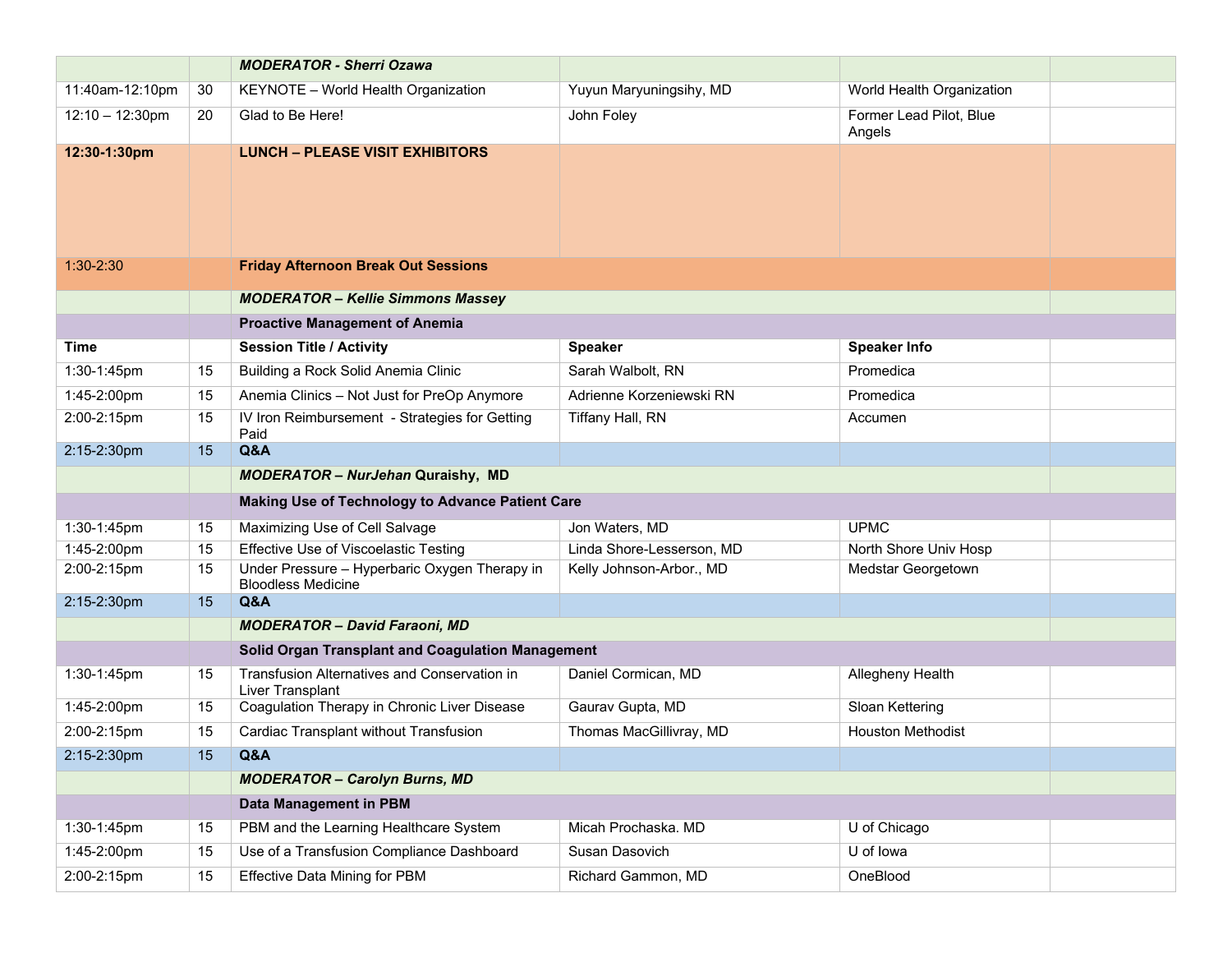| 2:15-2:30pm      | 15 | Q&A                                                                                                                                                                            |                                    |                                                                                                     |  |
|------------------|----|--------------------------------------------------------------------------------------------------------------------------------------------------------------------------------|------------------------------------|-----------------------------------------------------------------------------------------------------|--|
|                  |    | <b>MODERATOR - Patricia Ford, MD</b>                                                                                                                                           |                                    |                                                                                                     |  |
|                  |    | Bloodless Medicine - When Transfusion is Not an Option                                                                                                                         |                                    |                                                                                                     |  |
| 1:30-1:45pm      | 15 | Non-Transfusion Treatments for Sickle Cell<br><b>Disease</b>                                                                                                                   | Lewis Hsu, MD                      | U of Illinois                                                                                       |  |
| 1:45-2:00pm      | 15 | Tranexamic Acid in Thrombocytopenia                                                                                                                                            | Patricia Ford, MD                  | Penn Med                                                                                            |  |
| 2:00-2:15pm      | 15 | Managing Trauma without Transfusion                                                                                                                                            | Erin Suydam, MD, FACS              | Allegheny Health                                                                                    |  |
| 2:15-2:30pm      | 15 | Q&A                                                                                                                                                                            |                                    |                                                                                                     |  |
|                  |    |                                                                                                                                                                                |                                    |                                                                                                     |  |
| $2:30 - 3:00$ pm |    | <b>Coffee Break With Exhibitors</b>                                                                                                                                            |                                    |                                                                                                     |  |
| $3:00 - 3:45$    |    | <b>Friday Afternoon General Session</b>                                                                                                                                        |                                    |                                                                                                     |  |
|                  |    | <b>Introduction - Micah Procheska, MD</b>                                                                                                                                      |                                    |                                                                                                     |  |
| $3:00 - 3:45$    | 45 | <b>Top PBM Articles</b>                                                                                                                                                        | Susan Goobie, MD / Steve Frank, MD |                                                                                                     |  |
| 3:45-6:00pm      |    | <b>SABM Research Session</b>                                                                                                                                                   |                                    |                                                                                                     |  |
| $3:45 - 4:15$ pm |    | <b>Top Three Abstracts</b>                                                                                                                                                     |                                    |                                                                                                     |  |
|                  |    | 1. Severity of Pre-Operative Anemia and Association with Post-Operative Mortality in Children:<br>Effect of Pre-operative Red Blood Cell Transfusions, an Exploratory Analysis |                                    | Ms. Siri Kakumani<br>Dr. Noupama Mirighalle<br>Dr. Ruchika Goel                                     |  |
|                  |    | Over-Transfusion in Pediatric Patients Intra-operatively. A Retrospective Observational<br>2.<br>Study at a Tertiary Pediatric Hospital.                                       |                                    | Dr. Timothy Walsh<br>Ms. Anna Kordun<br>Mr. Steven Staffa<br>Dr. Joseph Cravero<br>Dr. Susan Goobie |  |
|                  |    | Effectiveness of prophylactic use of tranexamic acid prior to caesarean delivery to improve<br>3.<br>postpartum hemoglobin levels: A Canadian single-center case-control study |                                    | Dr. Dinusha Hamilton<br>Ms. Balsam Arwini<br>Dr. Erwin Karreman<br>Dr. Christine Lett               |  |
| 4:15-4:45pm      | 30 | Research Grant Award<br>Presentation - 2020 Research Grant Awardee                                                                                                             |                                    | Justyna Bartoszko, MD, MSc, FRCPC                                                                   |  |
|                  |    |                                                                                                                                                                                |                                    |                                                                                                     |  |
| 4:45-6:00pm      | 75 | <b>Poster Session</b>                                                                                                                                                          |                                    | Stacey Valentine, MD, SABM Research<br>Committee                                                    |  |